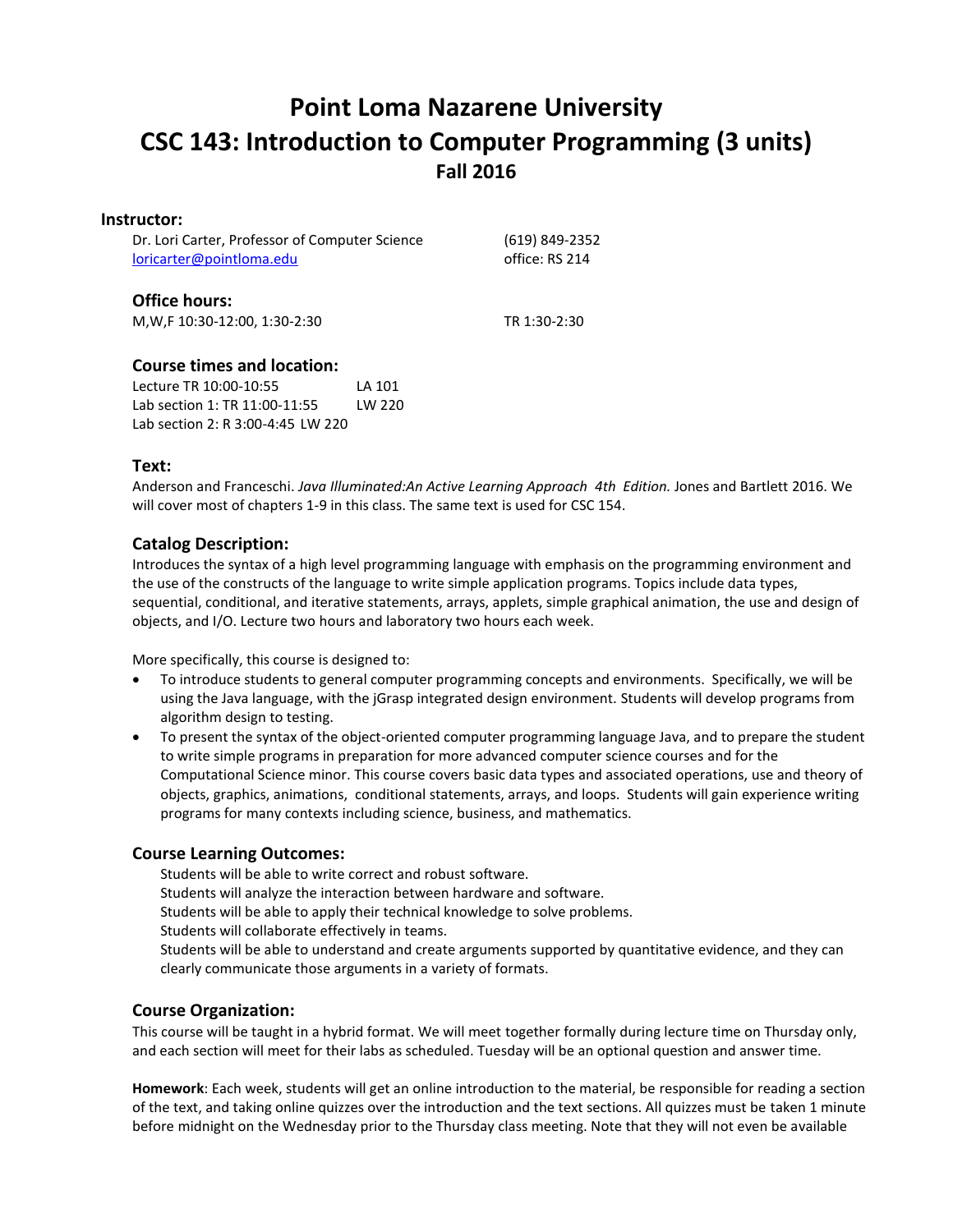after midnight. While there is no make-up for quizzes not taken by the deadline, your 3 lowest on-line quizzes will be dropped.

**Tuesday:** Although there will be no formal meeting on Tuesdays, I will be in the classroom providing help with homework and labs.

**Thursday meeting:** Most Thursdays will begin with an in-class written quiz based on the homework just completed. There will also be a formal presentation of some of the more complex material and/or exercises to work on in class to improve understanding. Student versions of the lecture slides can be obtained from: canvas.pointloma.edu. All written exams will also take place during a Thursday session

**In class exams and quizzes:** During the course of the semester, you will have 9-11 in-class written quizzes, 1 programming quiz, 1 programming exam and 1 written exam in addition to written and programming final exams. The programming exam and quiz will take place during your lab session. The schedule is as follows:

| Date            | Type             | Time            | Covers             | % of grade |
|-----------------|------------------|-----------------|--------------------|------------|
| Thursday weekly | In-class quizzes | 10 minutes each | Homework           |            |
| October 13      | Programming quiz | 25 minutes      | Labs to this point |            |
| October 27      | Written Exam     | Entire period   | Chapters 1-6.4     | 10         |
| October 27      | Programming Exam | 55 minutes      | Labs to this point | 10         |

If you know that you will be missing an exam for a school event, you must make arrangements to take the exam **prior** to it being administered to the class. If you miss an exam for any unexcused reason, you can expect to receive a 0 on that exam/quiz. Keep in mind that 2 of the lowest in-class quizzes will be dropped. **You cannot drop the programming quiz.**

**Labs:** For all labs you may use books, notes, powerpoints, or help (not complete programs) with pieces of code that you find on the internet. If you are using code found on the internet you MUST document that in your program (provide the URL). **No late labs are accepted but paritial credit is always possible**. Labs are divided into prep and main labs, and the main lab and prep lab with the lowest grade for each student will be dropped.

**Prep Labs:** designed to be a straightforward use of the concept just covered. These labs are due either by the end of the 55 minute lab session, or after 55 minutes of the 1 hr 45 minute lab session at which they are assigned. You must turn in the prep lab on by the time it is due to receive any credit. **Prep labs are to be done without help from peers. You are not to get assistance from another person except the professor or a lab assistant**.

**Main Labs** are due on Thursdays. They must be turned in during the **first 15 minutes of the lab to be accepted.** You may get your lab signed off early in the virus lab with a lab assistant or during those first 15 minutes. On the day that a lab is due, the lab assistant will check it **only once** and then make notes of what doesn't work. If you are getting it checked in the virus lab, you may fix any errors and then get it re-checked. You may work on a main lab with a partner. If you do that, please turn in only 1 lab with both names on it. Please make sure that both students understand the material as you can expect questions from the labs on exams.

To receive full credit on a lab your lab must:

- Be original work (or work with 1 partner on Main labs)
- Be well-documented (comments)
- Be well-formatted (indentation and white space)
- Use meaningful identifiers
- Work correctly for all test cases run by Dr. Carter or the Lab Assistant

For the purposes of this class, here is a clarification of what I consider to be "dishonest."

**Written exams**: Using anything besides your brain, writing implement, and anything else I have specifically noted prior to the start of the exam. Usually it will just be your brain and writing implement.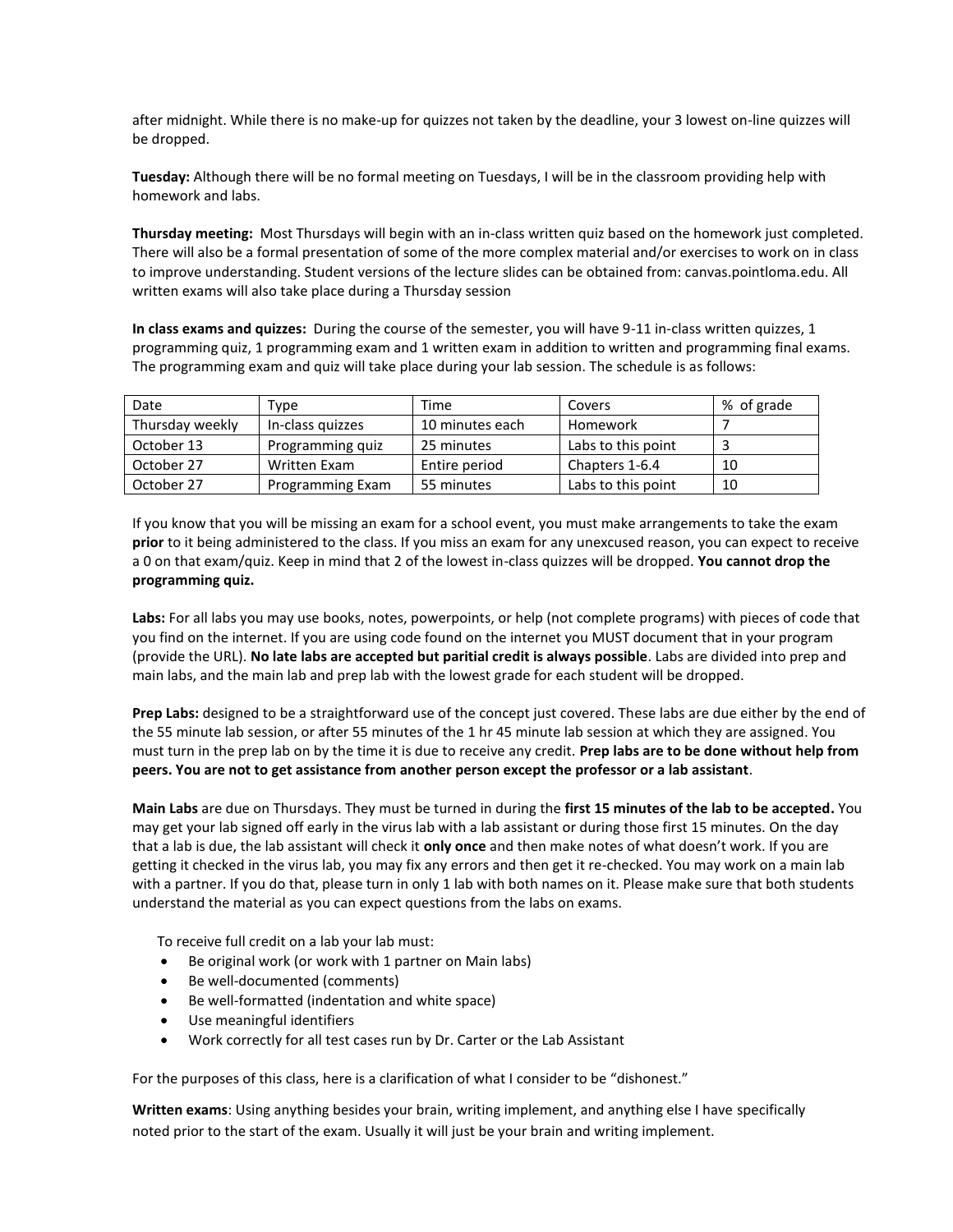**Programming exams:** Using anything that connects to another person – from the class or otherwise – while taking the exam. To be very clear, email, social media, help websites (you asking a question), phones, any messaging, any conversation, is off limits.

**Online quizzes:** Accepting answers, written or verbal, from another person without reading the assigned material yourself and having significant discussion with the other person about the answer. In other words, you may work collaboratively, but you may not just get the answers and write them as your own.

**Labs:** 

- Putting anything into a program that someone else supplied without you understanding how it works. If you use a piece of code found on the internet, you must cite that code (give URL).
- Accepting a program file from, or sending a program file to another person where that file is used as the basis for the recipient's program.
- Regardless, the majority of the code must be original work (from your brain and hands) or the original work of your partner in the case of main labs. When working with a partner, both people must be present.

**Final Exam:** The final exam will be comprehensive, and contain both written and programming portions. **Programming final is Thursday at 10:30 of finals week. The written final will be during the last lecture period.**

## **Grading:**

| Online quizzes                              |    | 10% |           |    | Main Labs          | 20%       |    |
|---------------------------------------------|----|-----|-----------|----|--------------------|-----------|----|
| In class quizzes                            |    | 10% |           |    | Midterm Exams      | 20%       |    |
| Prep Labs                                   |    | 15% |           |    | <b>Final Exams</b> | 25%       |    |
| Final grades will be determined as follows: |    |     |           |    |                    |           |    |
| 100-93%A                                    |    |     | 80-82.99% | B- |                    | 67-69.99% | D+ |
| 90-92.99%                                   | А- |     | 77-79.99% | C+ |                    | 63-66.99% | D. |
| 87-89.99%                                   | B+ |     | 73-76.99% | C  |                    | 60-62.99% | D- |
| 83-86 99%                                   | R  | R   | 70-72 99% | C- |                    | 0-59 99%  | F  |

## **Credit Hour Information:**

In the interest of providing sufficient time to accomplish the stated course learning outcomes, this class meets the PLNU credit hour policy for a 3 unit class delivered over 15 weeks.

0-59.99% F

Distribution of Student Learning Hours

83-86.99% B B

It is anticipated that you will spend a minimum of 37.5 participation hours per credit hour in your course.The estimated time expectations for this 3 credit course are shown below:

70-72.99%

| <b>Assignments</b>                   | <b>Total Course Hours</b> |
|--------------------------------------|---------------------------|
| <b>Reading: Text and Notes</b>       | 14                        |
| <b>Written Assignments</b>           |                           |
| <b>Lectures</b>                      | 14                        |
| Labs                                 | 65                        |
| <b>Online Quizzes</b>                | 5.5                       |
| <b>Written and Programming Exams</b> | 17.5                      |
|                                      |                           |
| <b>TOTAL</b>                         | 113                       |

## **University Mission:**

Point Loma Nazarene University exists to provide higher education in a vital Christian community where minds are engaged and challenged, character is modeled and formed, and service is an expression of faith.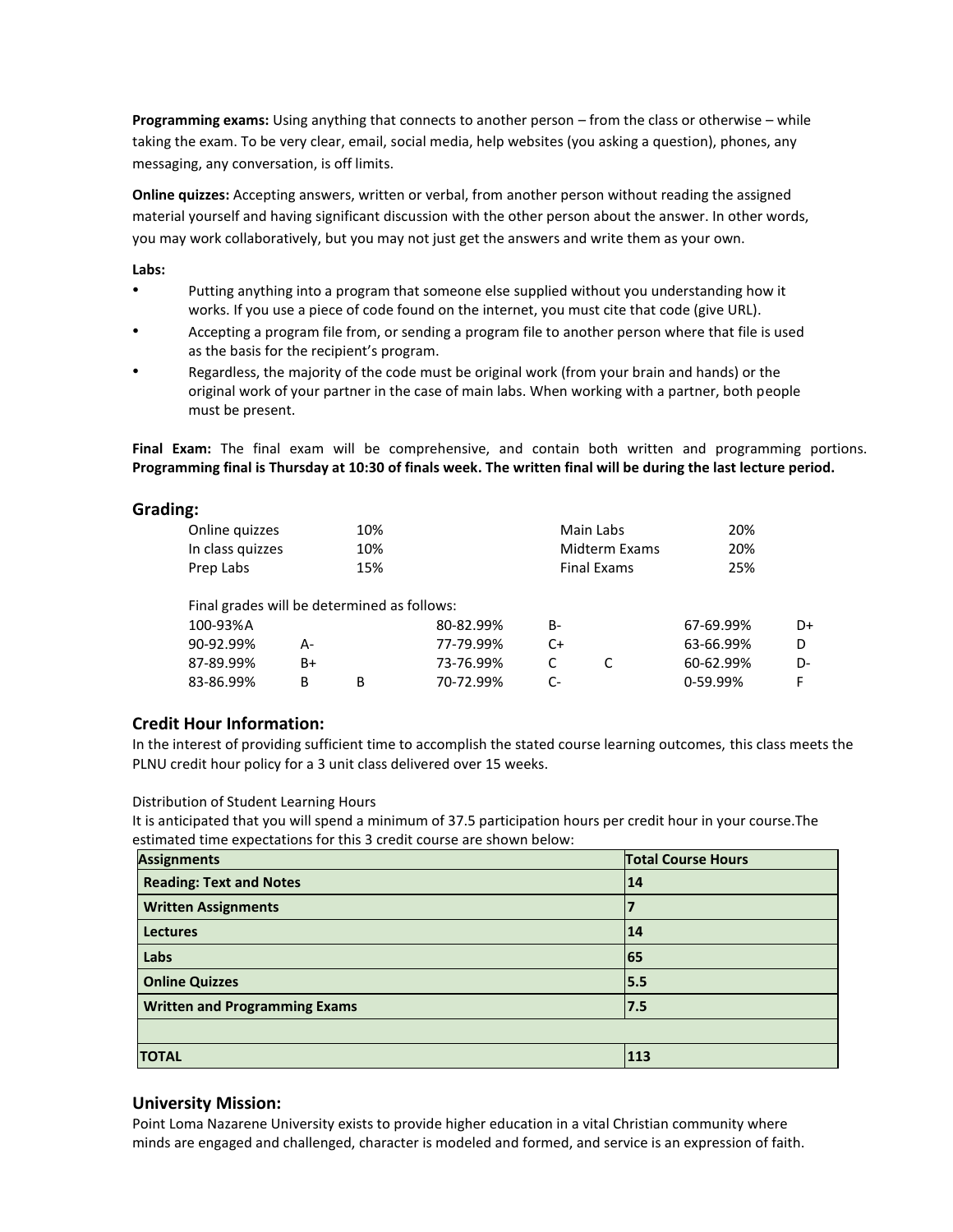Being of Wesleyan heritage, we strive to be a learning community where grace is foundational, truth is pursued, and holiness is a way of life.

#### **MICS Department Mission:**

The Mathematical, Information, and Computer Sciences department at Point Loma Nazarene University is committed to maintaining a curriculum that provides its students with the tools to be productive, the passion to continue learning, and Christian perspectives to provide a basis for making sound value judgments.

#### **Attendance:**

Attendance is expected at each class session. In the event of an absence you are responsible for the material covered in class and the assignments given that day.

Regular and punctual attendance at all classes is considered essential to optimum academic achievement. If the student is absent from more than 10 percent of class meetings, the faculty member can file a written report which may result in de-enrollment. If the absences exceed 20 percent, the student may be deenrolled without notice until the university drop date or, after that date, receive the appropriate grade for their work and participation. See

[http://catalog.pointloma.edu/content.php?catoid=24&navoid=1581#Class\\_Attendance](http://catalog.pointloma.edu/content.php?catoid=24&navoid=1581#Class_Attendance) in the Undergraduate Academic Catalog.

Because this course is a hybrid course, this is how attendance will be calculated:

Face to face portion of the class: You must be present on time for the full class for you to be considered present in the face to face meeting (lecture or lab). Exception is that if you complete a lab early, you may leave.

Online portion of the class: You are expected to work on material online every week. In order to get credit for being "present" in the online portion of the class each week you must complete at least one online quiz before the due date/time for that week.

If you miss 20% of the class, you can be automatically de-enrolled.

## **Class Enrollment:**

It is the student's responsibility to maintain his/her class schedule. Should the need arise to drop this course (personal emergencies, poor performance, etc.), the student has the responsibility to follow through (provided the drop date meets the stated calendar deadline established by the university), not the instructor. Simply ceasing to attend this course or failing to follow through to arrange for a change of registration (drop/add) may easily result in a grade of F on the official transcript.

#### **Academic Accommodations:**

If you have a diagnosed disability, please contact PLNU's Disability Resource Center (DRC) within the first two weeks of class to demonstrate need and to register for accommodation by phone at 619-849-2486 or by e-mail at **DRC@pointloma.edu. Se[e Disability Resource Center](http://www.pointloma.edu/experience/offices/administrative-offices/academic-advising-office/disability-resource-center)** for additional information. For more details see the PLNU catalog:

[http://catalog.pointloma.edu/content.php?catoid=24&navoid=1581#Academic\\_Accommodations](http://catalog.pointloma.edu/content.php?catoid=24&navoid=1581#Academic_Accommodations) 

Students with learning disabilities who may need accommodations should discuss options with the instructor during the first two weeks of class.